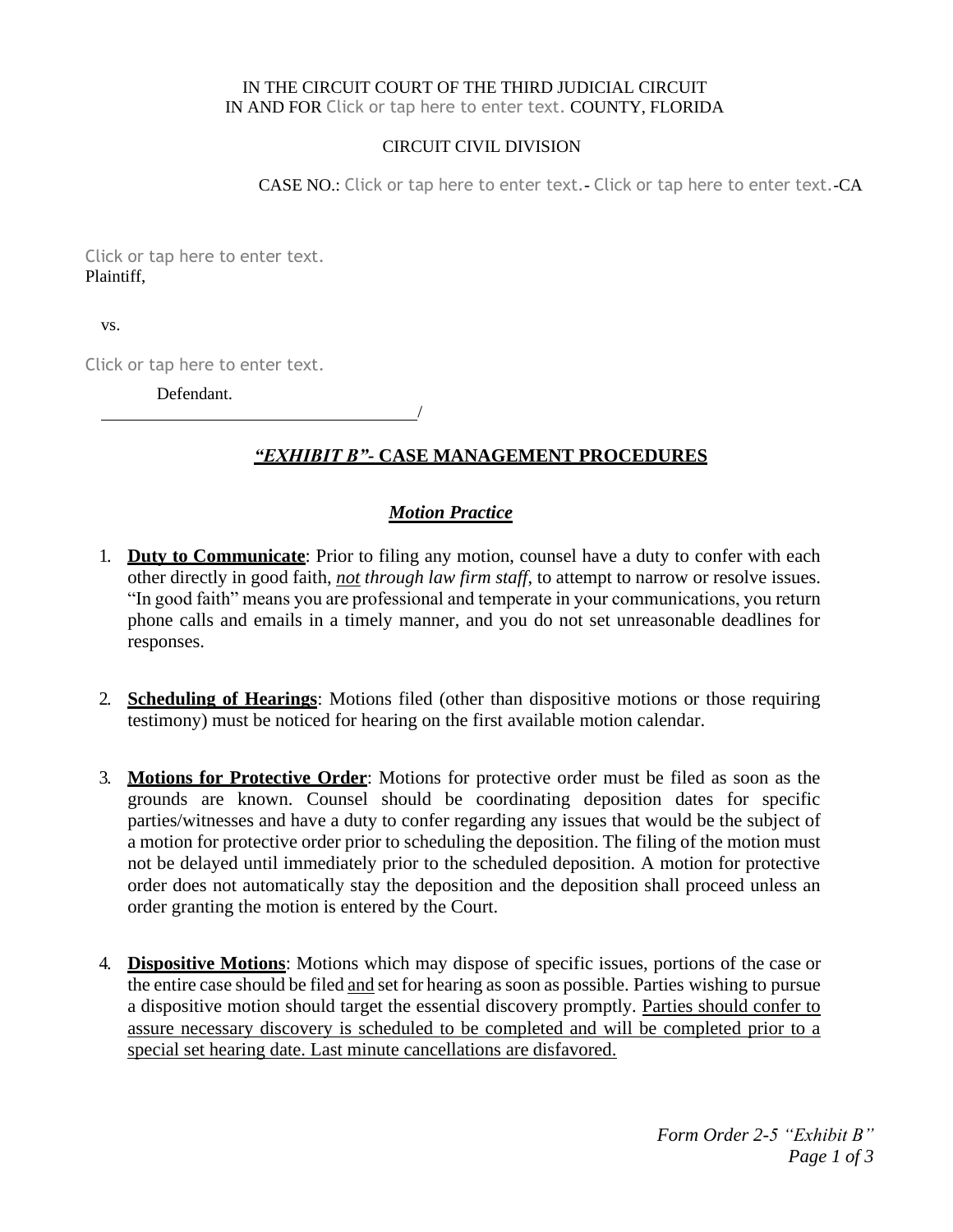5. **Amendment of Pleadings**: Motions to amend should be filed so as not to affect the date of trial. Although the Court recognizes the rule of liberality with regard to amendment of pleadings, liberality declines with an approaching trial date unless the amendment involves newly discovered information not previously available. Review your pleadings for necessary amendment(s) early, not as part of last minute trial preparation.

### *Discovery*

### 6. **Written Discovery shall be propounded promptly:**

- a. **Objections**: If objections to written discovery involve the phrasing of the request or time frame of any discovery request, these objections may not be extended (even if the parties agree) and are due at the time the initial response is due. Failure to timely make these objections, constitutes a waiver. Parties shall comply with the "Duty to Communicate" above, prior to setting timely made objections for hearing.
- b. **Documents made available for inspection and copying**: If discovery responses provide that the documents are available for inspection and copying at a mutually convenient time and place, the responding party shall immediately (within 48 hours) provide three alternative dates and times that the documents are available for inspection and copying. All of the dates shall be within ten (10) days. Failure to provide the dates and times shall constitute a failure to respond to discovery. Review shall occur within fifteen (15) days of the response, absent extraordinary circumstances. Examples of "extraordinary circumstances" include a sole practitioner in trial on another case, a medical emergency, prepaid vacation, and a death in the family.
- c. **Privilege Logs**: Privilege logs are due at the time of the response and may not be reserved to be provided later. Privilege logs must specifically identify the document in accordance with Rule 1.280(b)(6), Fla.R.Civ.P.

Failure to timely provide the privilege log may result in the waiver of the privilege. This procedure requires preparation of a privilege log with respect to all documents, electronically stored information, things and oral communications withheld on the basis of a claim of privilege or work product except the following: written and oral communications between a party and their counsel after commencement of the action and work product material created after commencement of the action.

Parties are instructed that where they believe that the divulgence of the logging information would necessarily cause disclosure of the allegedly privileged information, they must identify that the item exists and that in *in camera* review by the court will be sought. The item may be described generically. However, if the

> *Form Order 2-5 "Exhibit B" Page 2 of 3*